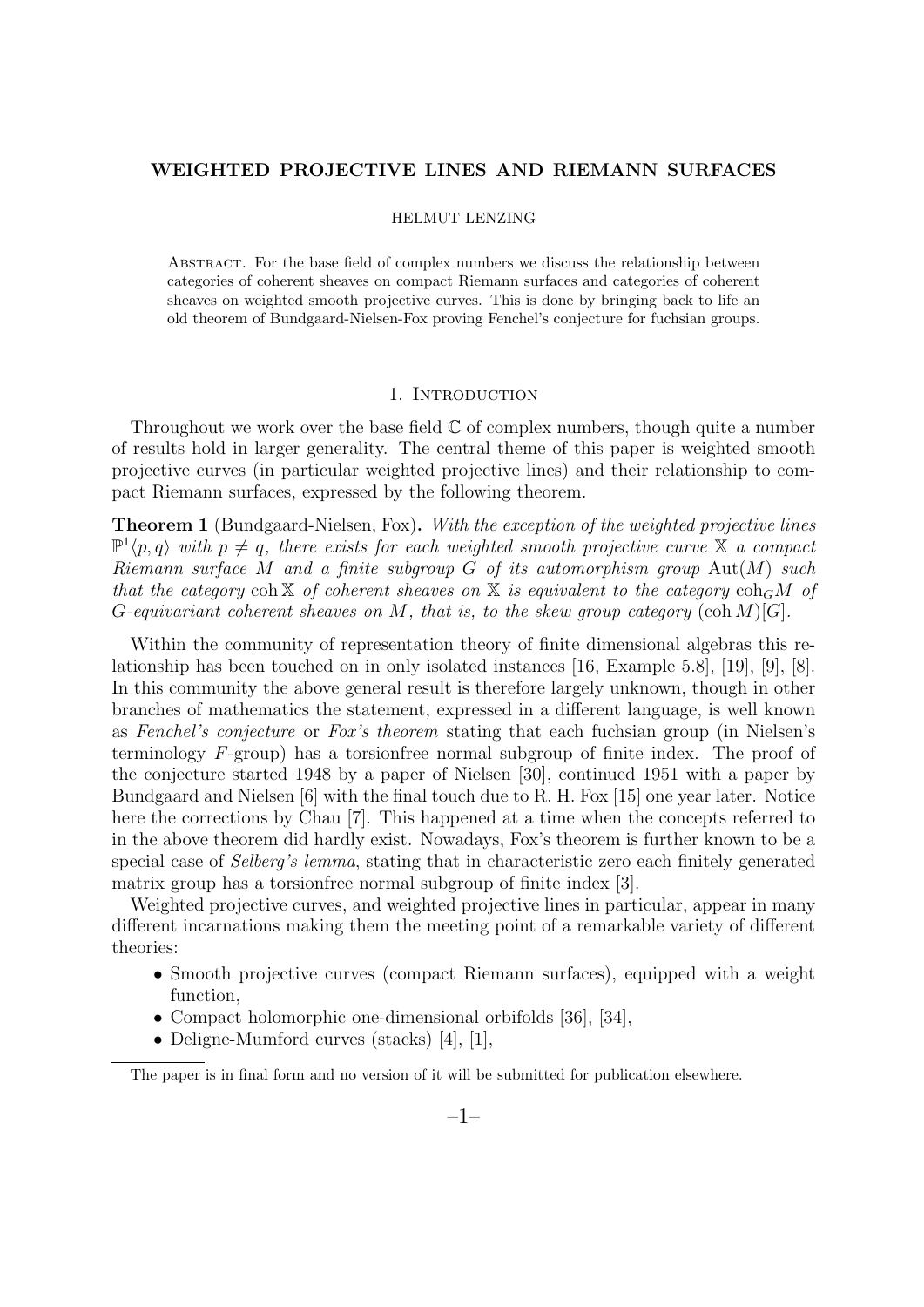- Hereditary noetherian categories with Serre duality [22], [32], [25],
- Fuchsian groups and related (spherical, parabolic resp. hyperbolic) tessellations [37], [27],
- Smooth projective curves (or Riemann surfaces) with a parabolic structure [35],  $[23], [11].$

Weighted projective lines in particular, are related by tilting theory to the representation theory of finite dimensional algebras [16], [33]. The above theorem extends this relationship to compact Riemann surfaces. General references to the topics treated in this article are [18] and [12]. Concerning weighted projective curves we refer to [16] and [32]. Concerning discrete groups we refer to [27] and [37].

# 2. The category of coherent sheaves

As mentioned in the introduction, weighted Riemann surfaces (or weighted smooth projective curves) appear in many different contexts and incarnations (function theory, algebraic geometry, orbifolds, stacks, quotients of tessellations, etc.). The bridge between the various contexts is formed by their categories of coherent sheaves. We therefore discuss below how to express major properties and invariants of weighted Riemann surfaces (or weighted smooth projective curves) in terms of their categories of coherent sheaves.

To begin with, it is classical that there is a bijection between (isomorphism classes of) compact Riemann surfaces  $M$  and smooth projective curves  $X$  such that the category coh M of holomorphic coherent sheaves on M is equivalent to the category coh X of algebraic coherent sheaves on X. The most important invariant of  $M$  (or  $X$ ) is the function field  $K = \mathbb{C}(M)$  (resp.  $K = \mathbb{C}(X)$ ), which may be defined by the equivalence of quotient (resp. module) categories

(2.1) 
$$
\frac{\cosh M}{\cosh_0 M} \cong \text{mod}(K), \text{ respectively } \frac{\cosh X}{\cosh_0 X} \cong \text{mod}(K).
$$

Here,  $\cosh_0$  refers to the Serre subcategory of coherent sheaves of finite length, and  $mod(K)$ denotes the category of finite dimensional  $K$ -vector spaces. It is again classical [10] that M (or X) is determined up to isomorphism by the function field K, which is an algebraic function field in one variable over  $\mathbb{C}$ , that is, a finite algebraic extension of the rational function field  $\mathbb{C}(x)$  in one variable. Moreover, each algebraic function field of one variable over  $\mathbb C$  has the form  $\mathbb C(M)$  (equivalently  $\mathbb C(X)$ ). We further note [10] that in the situation of (2.1) each isomorphism from  $\mathbb{C}(M)$  to  $\mathbb{C}(X)$  induces a bijection between the point sets underlying  $M$  and  $X$  which may be used to identify these sets.

Next we turn to the weighted setting. A weighted compact Riemann surface M (or weighted smooth projective curve  $X$ ) is a pair  $(M, w)$ , or  $(X, w)$ , where w is a weight function on M (resp. X). This is an integral valued function taking only values  $w(x) \geq 1$ and such that  $w(x) > 1$  holds for only finitely many points  $x_1, x_2, \ldots, x_t$ , called the weighted or exceptional points. The remaining points of  $M$  or  $X$  are called ordinary. Two weighted Riemann surfaces (resp. weighted curves)  $(M_1, w_1)$  and  $(M_2, w_2)$  are called isomorphic if there exists an isomorphism from  $M_1$  to  $M_2$ , commuting with the respective weight functions. Similarly, the automorphism group Aut(M) of a weighted Riemann surface  $\mathbb{M} = (M, w)$  or its corresponding weighted smooth projective curve  $(X, w)$ , consists of all (holomorphic) automorphisms of  $M$ , respectively all (algebraic) automorphisms of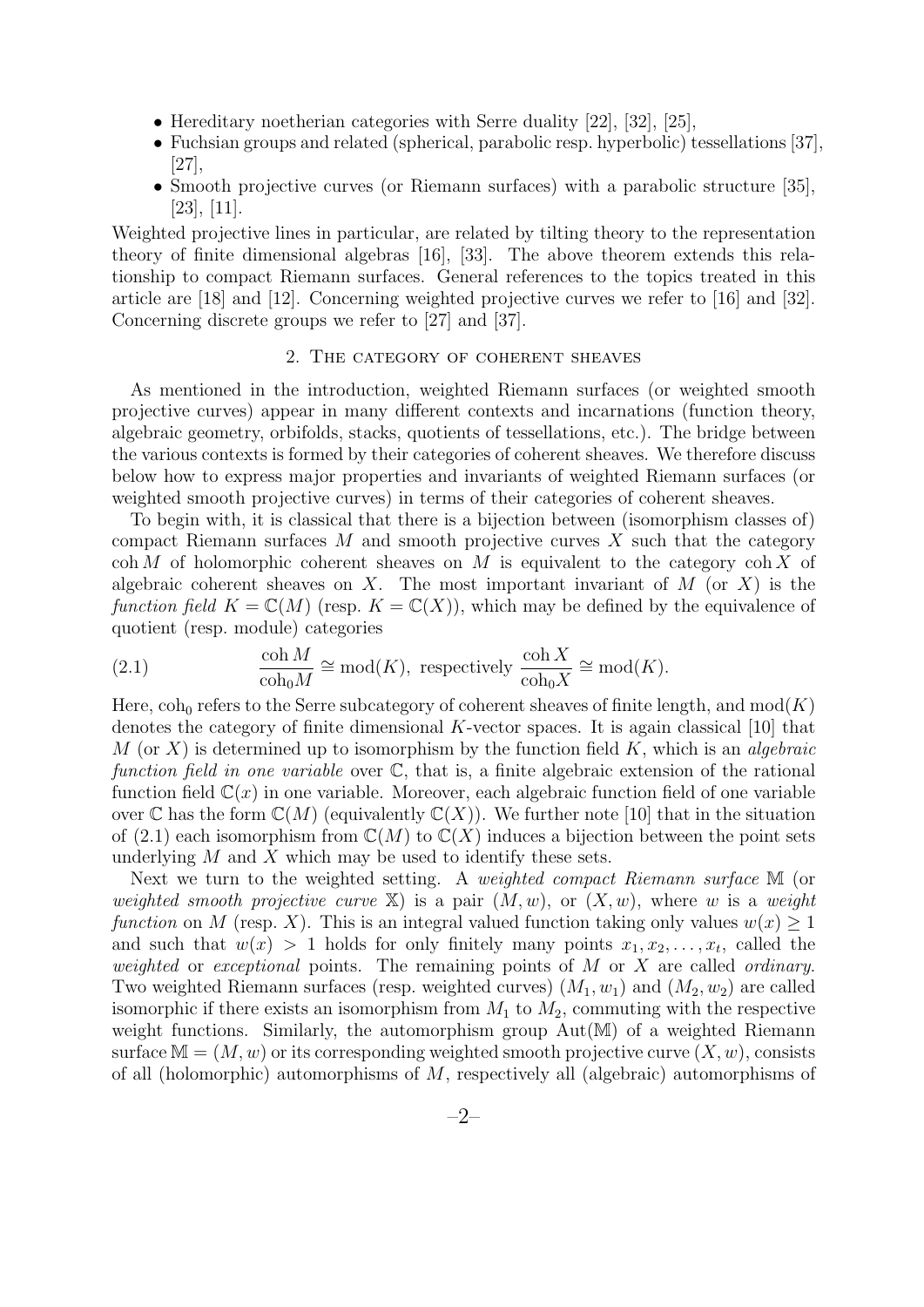X that are commuting with the weight function w. Also the automorphism group of M can be expressed in terms of the category coh M as the subgroup of Aut(coh M), the group of isomorphism classes of self-equivalences of coh M, fixing the structure sheaf  $\mathcal{O}$ , compare [24].

Another way to think of a weighted Riemann surface  $(M, w)$  is to view it as a *holomor*phic orbifold, compare [36], [34]. For this, one chooses for each weighted point of  $M$ , say of weight a, a small open neighborhood U, that is isomorphic to the open unit disk  $\mathbb{D}$ , and replaces U by the cone  $\mathbb{D}/\mu_a$ , where the group  $\mu_a$  of ath roots of unity acts on  $\mathbb{D}$  by multiplication. Clearly, we can switch back and forth between the two concepts without information loss. To a weighted Riemann surface  $(M, w)$ , resp. a weighted smooth projective curve  $(X, w)$ , is associated a category of coherent sheaves, that can be described in different ways. The fastest access to these categories is provided by applying for each weighted point the *p*-cycle construction from [23] to the category coh  $M$  of holomorphic coherent sheaves on  $M$ , respectively to the category coh  $X$  of algebraic coherent sheaves on  $X$ . We obtain this way equivalent abelian hereditary noetherian categories coh  $M$  and coh X which have Serre duality and inherit the function field from  $M$  (or  $X$ ), extending the validity of formula (2.1) to the weighted setting. Having Serre duality means, that there is a self-equivalence  $\tau$  of coh M (or coh X) such that  $D(\text{Ext}^1(E,F)) = \text{Hom}(F, \tau E)$ holds bifunctorially for all coherent sheaves  $E$  and  $F$ , where  $D$  stands for the usual vector space duality. It follows that coh M, or coh X, has almost-split sequences with  $\tau$  serving as the Auslander-Reiten translation. Keeping track of the function field and analyzing the resulting tube structure for of coherent sheaves of finite length it is easy to see that  $(M, w)$ , or  $(X, w)$ , can be recovered from the respective category of coherent sheaves, compare [17].

All the foregoing also holds if we take another option for constructing  $\text{coh } \mathbb{M}$  (or  $\text{coh } \mathbb{X}$ ) by expressing the weighted structure by means of a sheaf of hereditary orders, following Reiten and Van den Bergh [32]. Again, we can switch back and forth between weighted compact Riemann surfaces, weighted smooth projectives curves, and hereditary noetherian categories with Serre duality (with an infinite dimensional function field). Note that, also in the weighted case, the function field always determines the underlying Riemann surface or smooth projective curve but not position and weights of the weighted points. These, however, are determined by the category coh M (or coh X). From now on we only speak of weighted compact Riemann surfaces, leaving it to the reader to formulate the corresponding statements for weighted smooth projective curves.

Let  $\mathbb{M} = (M, w)$  be a weighted compact Riemann surface and coh M its category of coherent sheaves. The most important invariant of M, or coh M, next to the function field  $\mathbb{C}(M)$ , is the *orbifold Euler characteristic*, or just Euler characteristic  $\chi_M$  of M. More specifically let  $\mathbb{M} = \mathbb{M} \langle a_1, a_2, \ldots, a_t \rangle$ , where the weight sequence  $a_1, a_2, \ldots, a_t$  lists the weights  $w(x_i)$  of the weighted points. (Notice that the above notation does not specify the actual position of the weighted points which hence should be obtained from the context.) The Euler form is the bilinear form on the Grothendieck group  $K_0(\mathbb{M})$  of the category coh M of coherent sheaves on M which is given on (classes of) coherent sheaves by the expression  $\langle X, Y \rangle = \dim \text{Hom}(X, Y) - \dim \text{Ext}^1(X, Y)$ . Let  $\bar{a} = \text{lcm}(a_1, a_2, \dots, a_t)$ . Then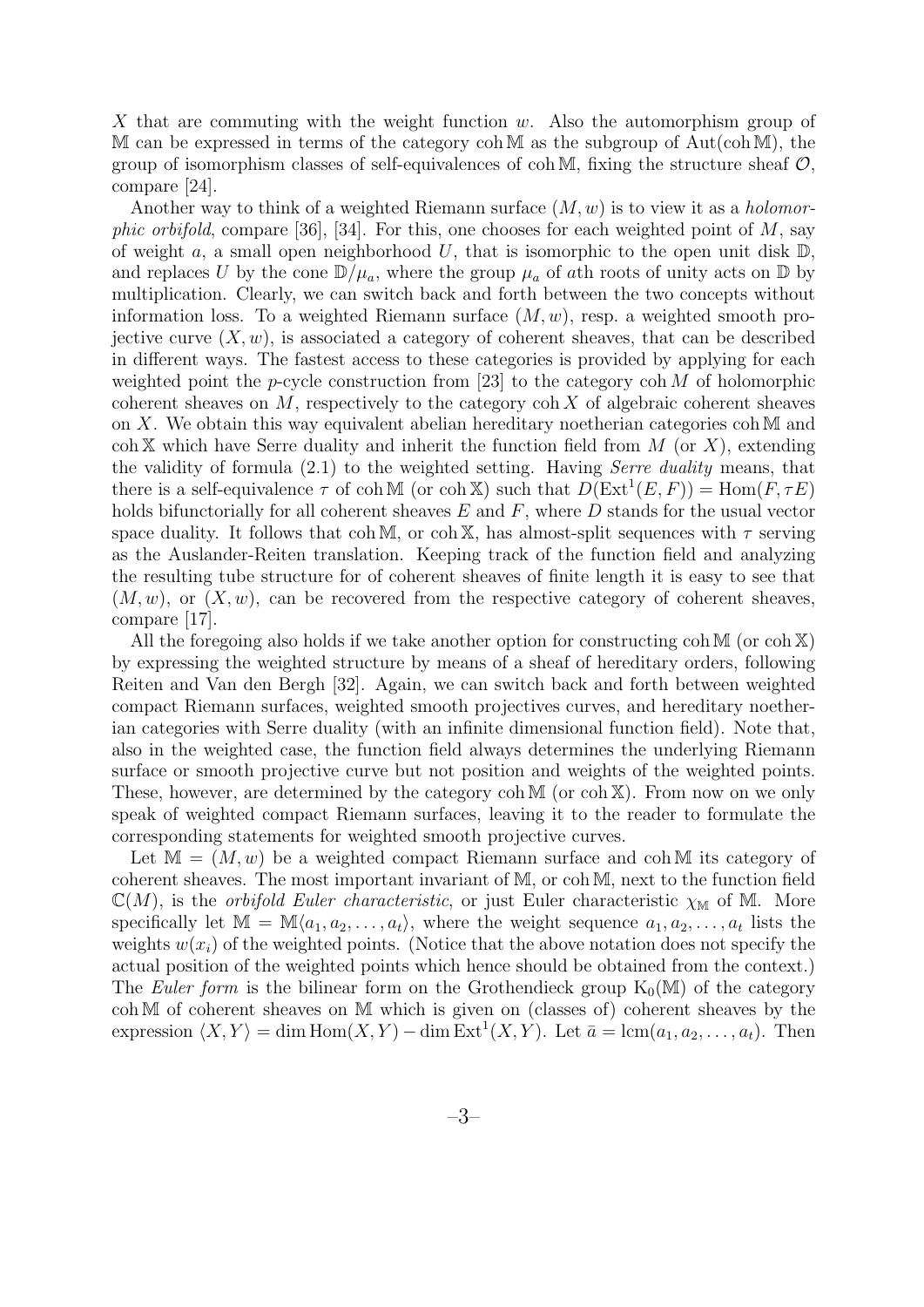the averaged Euler form is defined as

$$
\langle \langle X, Y \rangle \rangle = \frac{1}{\bar{a}} \cdot \sum_{i=0}^{\bar{a}-1} \langle \tau^i X, Y \rangle,
$$

where  $\tau$  is the Auslander-Reiten translation of coh M. We have two linear forms rank rk and *degree* dg on  $K_0(\mathbb{M})$  which are uniquely determined by the following properties:

- (1) For X in coh M we always have rk  $X > 0$ , and the structure sheaf O has rank one. Moreover,  $rk X = 0$  holds exactly if X has finite length. Also rk is preserved under automorphisms of coh M.
- (2) A non-zero sheaf X of finite length has degree  $> 0$ , and the structure sheaf has degree zero. Further each simple sheaf  $S_x$ , concentrated in a point x of M, has degree  $\frac{\bar{a}}{w(x)}$ .

By means of the averaged Euler form we obtain the following weighted form of a Riemann-Roch theorem.

(2.2) 
$$
\langle \langle X, Y \rangle \rangle = \langle \langle \mathcal{O}, \mathcal{O} \rangle \rangle \cdot \text{rk } X \text{rk } Y + \frac{1}{\bar{a}} \begin{vmatrix} \text{rk } X & \text{rk } Y \\ \text{dg } X & \text{dg } Y \end{vmatrix}
$$

The expression  $2\langle\langle \mathcal{O}, \mathcal{O}\rangle\rangle$  is called the *orbifold Euler characteristic*  $\chi_M$ , or just the Euler characteristic of M. It is an important homological invariant of M and has the accessible combinatorial description

(2.3) 
$$
\chi_{\mathbb{X}} = 2 \cdot \langle \mathcal{O}, \mathcal{O} \rangle - \sum_{i=1}^{t} \left( 1 - \frac{1}{a_i} \right),
$$

where  $\chi_M = 2 \cdot \langle \mathcal{O}, \mathcal{O} \rangle = 2(1 - g_M)$  is the Euler characteristic of the underlying Riemann surface M and where  $g_M = \dim \text{Ext}^1(\mathcal{O}, \mathcal{O})$  is the genus of M.

If G is a finite group of automorphisms of  $\mathbb{M} = (M, w)$ , then there are only finitely many orbits  $Gx$  in  $M/G$  having a non-trivial stabilizer  $G_x$  (which is necessarily cyclic). Putting  $\bar{w}(Gx) = w(x) \cdot |G_x|$  defines  $M/G = (M/G, \bar{w})$  as a weighted Riemann surface, called the *orbifold quotient*, or just quotient, of  $M$  by  $G$ . A classical theorem of Riemann and Hurwitz asserts:

**Theorem 2** (Riemann-Hurwitz). Let M be a weighted compact Riemann surface and G a finite subgroup of the automorphism group Aut(M) of M. Then  $M/G$  is again a weighted compact Riemann surface having Euler characteristic

$$
\chi_{\mathbb{M}/G} = \frac{\chi_{\mathbb{M}}}{|G|}.
$$

 $\Box$ 

In the above setting, the action of G on M induces an action of G on coh X, allowing to form the skew group category  $(\text{coh } \mathbb{M})[G]$ , compare [31], also known as the category  $\text{coh}_G \mathbb{M}$  of *G*-equivariant coherent sheaves on M.

**Proposition 3.** If G is a finite group of automorphisms of M then  $\text{coh } \mathbb{M}/G = \text{coh } \mathbb{G} \mathbb{M}$ .  $\Box$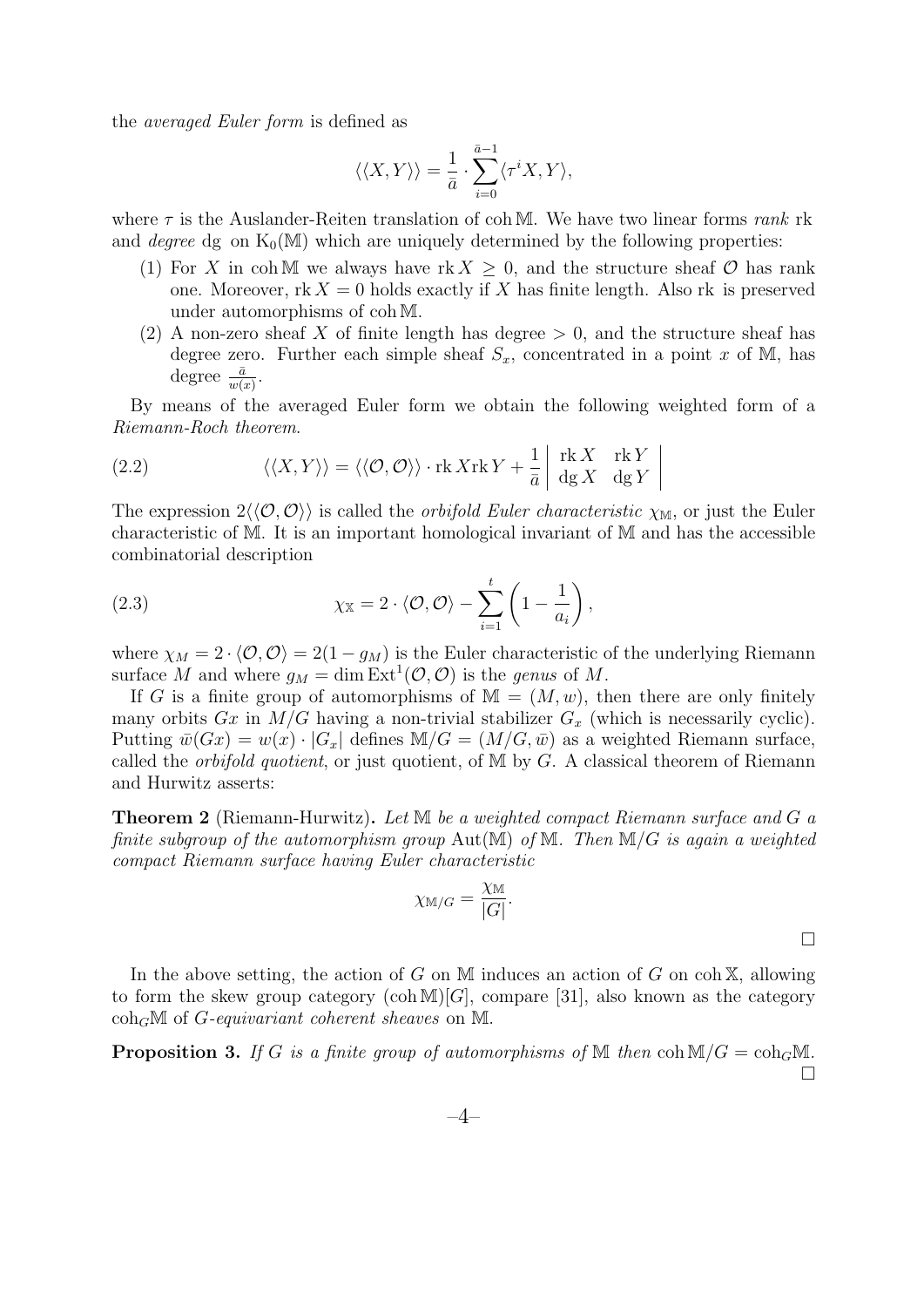We illustrate the concepts by examples. Here, and in the sequel, the symbols  $C_n$ ,  $D_n$ ,  $A_n$  and  $S_n$  refer, respectively, to the cyclic group of order n, the dihedral group of order  $2n$ , the alternating group of degree n, and the symmetric group of degree n.

**Example 4.** By definition a *polyhedral group* G is a finite subgroup of Aut $(\mathbb{P}^1)$  =  $PSL_2(\mathbb{C})$ . A polyhedral group is either a cyclic group  $C_n$  of order n, a dihedral group  $D_n$ of order  $2n$ , a tetrahedral group  $A_4$  of order 12, an octahedral group  $S_4$  of order 24 or the icosahedral group  $A_5$  of order 60. The corresponding quotient  $\mathbb{P}^1/G$  is respectively the weighted projective line  $\mathbb{P}^1\langle n,n\rangle$ ,  $\mathbb{P}^1\langle 2,2,n\rangle$ ,  $\mathbb{P}^1\langle 2,3,3\rangle$ ,  $\mathbb{P}^1\langle 2,3,4\rangle$  and  $\mathbb{P}^1\langle 2,3,5\rangle$ . In accordance with the Riemann-Hurwitz rule the corresponding Euler characteristics are respectively  $2/n$ ,  $1/n$ ,  $1/6$ ,  $1/12$  and  $1/30$ , respectively. For the above examples, where  $\mathbb{P}^1\langle a,b,c\rangle = \mathbb{P}^1/G$  we therefore note the relationship

(2.4) 
$$
|G| = \frac{2}{1/a + 1/b + 1/c - 1}.
$$

Another useful tool is the dominance graph which is a directed graph whose vertices are (isomorphism classes of) weighted Riemann surfaces and where we draw an arrow  $\mathbb{M}_1$  – $G \rightarrow \mathbb{M}_2$  if there exists a finite subgroup G of Aut( $\mathbb{M}_1$ ) with  $\mathbb{M}_2 \cong \mathbb{M}_1/G$ , where the label of the arrow should be interpreted as the isomorphism type of G. Figure 1



Figure 1. Dominance graph for positive Euler characteristic

shows the dominance graph (arrows top–down) for positive Euler characteristic, where a weight symbol  $\langle a, b, c \rangle$  stands for the (isomorphism class of the) weighted projective line  $\mathbb{P}^1(a, b, c)$ . We have not included the weights  $\langle p, q \rangle$  with  $p \neq q$ . Notice that we have added two scales for the Euler characteristic for members from the left part, where we assume  $n \geq 3$ , (resp. from the right) part of the figure. We further note that  $\mathbb{P}^1\langle 2,3,4\rangle$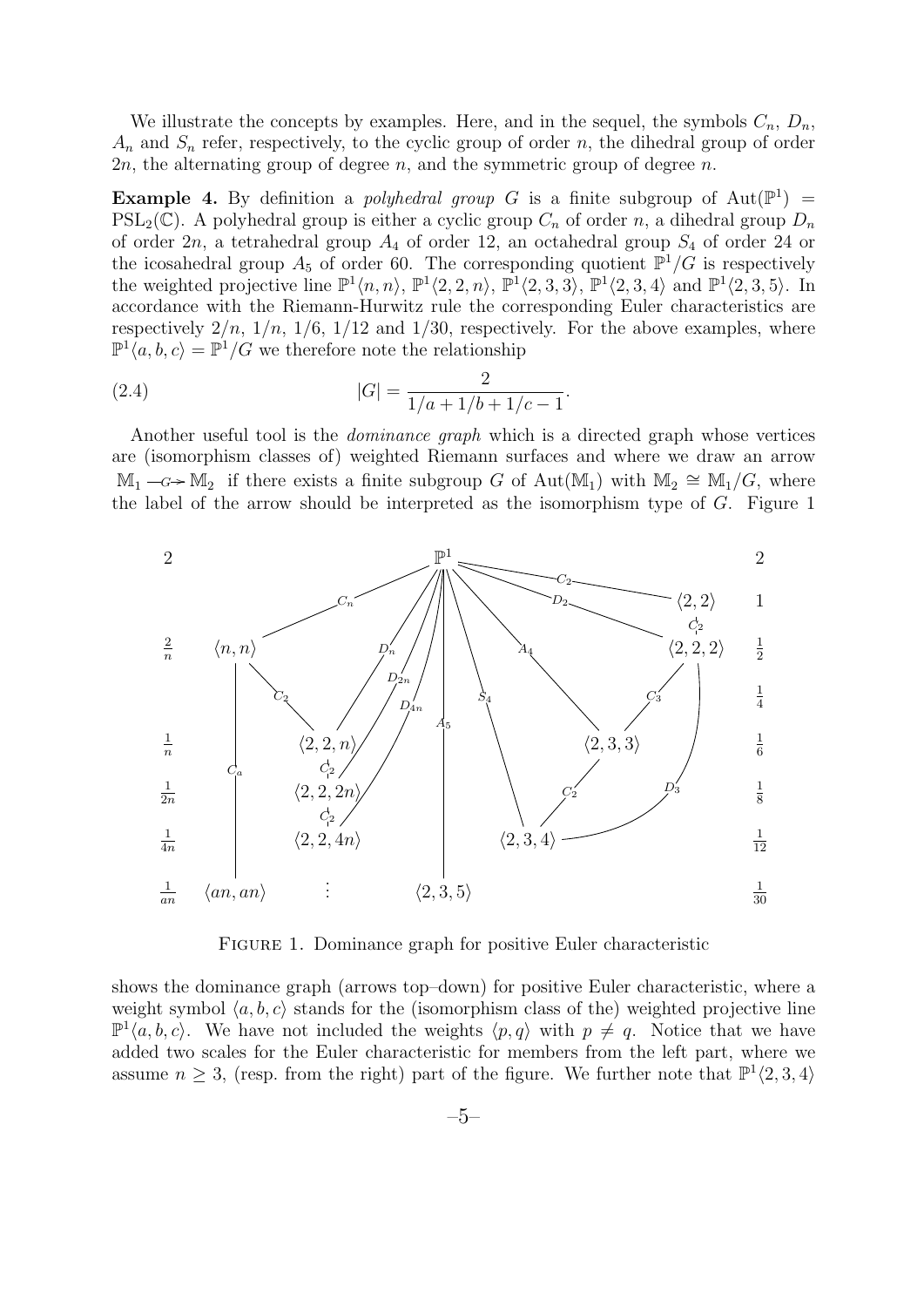and  $\mathbb{P}^1\langle 2,3,5\rangle$  have trivial automorphism group, yielding terminal members  $\langle 2,3,4\rangle$  and  $\langle 2, 3, 5 \rangle$  of the dominance graph. Also, it is immediate from the Riemann-Hurwitz theorem that for non-zero Euler characteristic there are no loops in the dominance graph. For Euler characteristic zero there are.

For negative Euler characteristic only few compact Riemann surfaces have a nontrivial automorphism group. Moreover the automorphism group is always finite:

**Proposition 5** (Hurwitz). Let M be a compact Riemann surface of negative Euler characteristic. Then the automorphism group  $\text{Aut}(M)$  is finite, and its order is bounded by  $42 \cdot |\chi_M|$ .

Usually, the Hurwitz bound  $84(g-1)$  is expressed in terms of the genus  $g_M$  of M, where  $g_M$  is related to the Euler characteristic for the identity  $\chi_M = 2(1-g_M)$ . By definition, the Hurwitz bound is attained by the socalled Hurwitz surfaces (or Hurwitz curves as they are called in the context of smooth projective curves). The Hurwitz curve of smallest genus ( $g = 3, \chi = -4$ ) is Felix Klein's quartic  $\mathcal{K}_4$  defined by the homogeneous polynomial  $x^3y+y^3z+z^3x$ . Its automorphism group is the simple group  $G_{168} = \text{PSL}_2(7)$  of order 168, [26]. Moreover, the quotient  $\mathcal{K}_4/\overline{G}_{168}$  is the weighted projective line  $\mathbb{X} = \mathbb{P}^1\langle 2,3,7\rangle$  [2] whose minimal value for the hyperbolic area  $|\chi_{\rm X}| = \frac{1}{42}$  is responsible for the Hurwitz bound. For further information on Hurwitz curves or surfaces see [20].

### 3. Orbifold fundamental group and proof of Theorem 1

To define the fundamental group of a weighted compact Riemann surface  $\mathbb{M} = (M, w)$ with weighted points  $x_1, x_2, \ldots, x_t$  of weight  $a_1, a_2, \ldots, a_t$ , we need a modified version of homotopy for paths and loops which takes care of the weight function. For this we allow, relative to a fixed ordinary base point, only paths possibly ending in a weighted point but not passing through any weighted point. We further select for each weighted point  $x_i$  a loop  $\sigma_i$  having winding index 1 with respect to  $x_i$  and winding index 0 with respect to each other weighted point. Let  $H$  be the monoid of homotopy classes of such paths. We next enlarge the homotopy relation to the smallest congruence relation on H including the relations  $\sigma_1^{a_1} = \sigma_2^{a_2} = \cdots = \sigma_t^{a_t} = 1$ . Restricting to the homotopy classes of loops, we obtain the *orbifold fundamental group*  $\pi_1^{orb}(\mathbb{M})$  of the weighted Riemann surface M.

**Proposition 6.** Let  $\mathbb{M} = \mathbb{M}\langle a_1, a_2, \ldots, a_t \rangle$  be a weighted Riemann surface and g the genus of the underlying Riemann surface. Then the orbifold fundamental group is the group on generators

$$
\alpha_1, \alpha_2, \ldots, \alpha_g, \beta_1, \beta_2, \ldots, \beta_g, \sigma_1, \sigma_2, \ldots, \sigma_t
$$

subject to the relations

$$
\sigma_1^{a_1} = \sigma_2^{a_2} = \cdots = \sigma_t^{a_t} = 1 = \sigma_1 \sigma_2 \cdots \sigma_t [\alpha_1, \beta_1][\alpha_2, \beta_2] \cdots [\alpha_g, \beta_g],
$$

where [a, b] denotes the commutator  $aba^{-1}b^{-1}$  of a and b.

Proof. It is classical that the fundamental group of a compact Riemann surface of genus g is the group on generators  $\alpha_1, \alpha_2, \ldots, \alpha_q, \beta_1, \beta_2, \ldots, \beta_q$  subject to the relations

$$
[\alpha_1, \beta_1][\alpha_2, \beta_2] \cdots [\alpha_g, \beta_g] = 1.
$$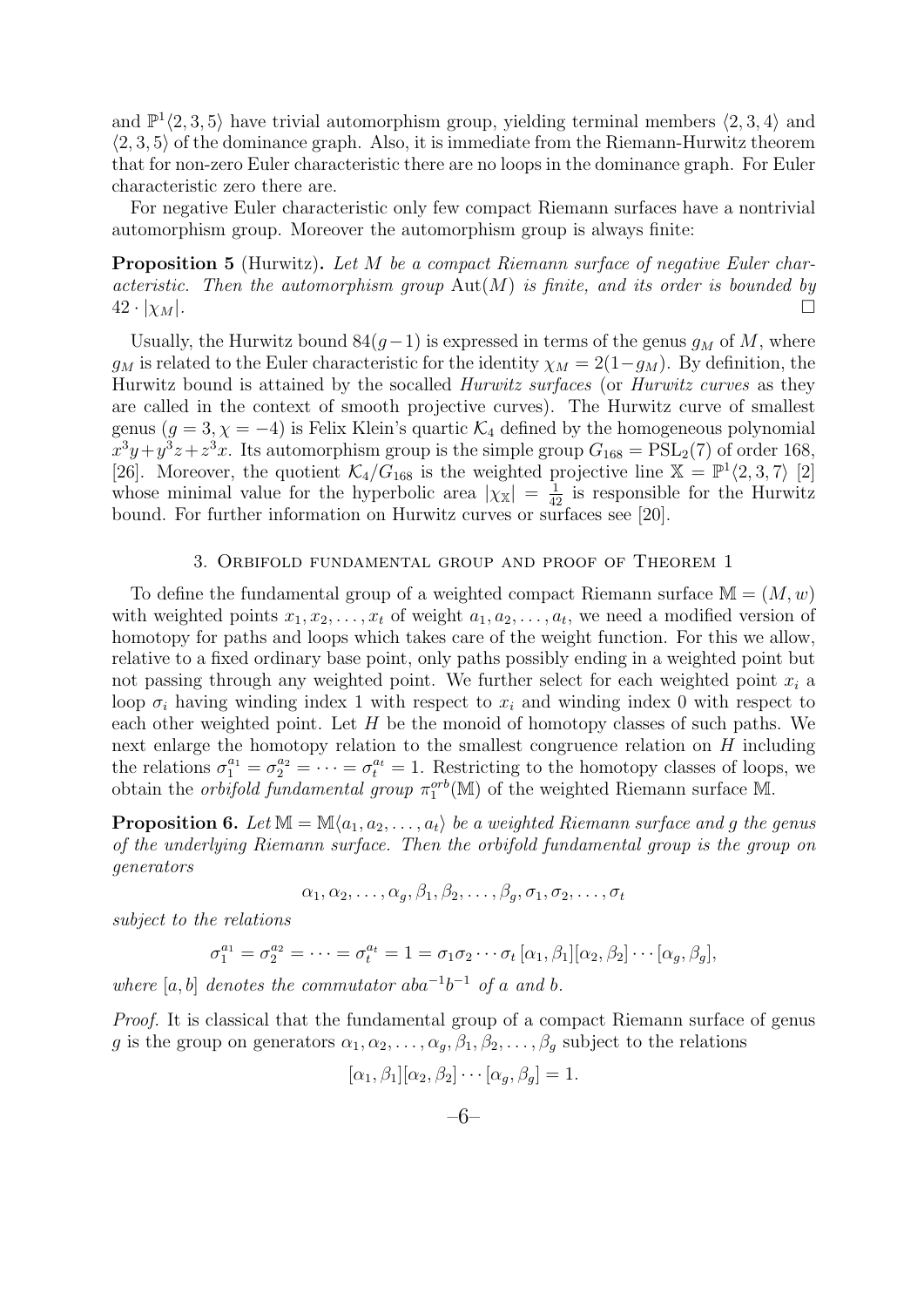By definition of orbifold homotopy, the t weighted points with weights  $a_1, a_2, \ldots, a_t$  then yield the relations from the proposition.  $\Box$ 

In the usual fashion, the space of all orbifold homotopy classes of paths in M (starting at the base point and allowing weighted points only as end points), leads to the covering space M, equipped with a natural topology and a projection map  $\pi : \widetilde{M} \to M$  defining  $M$  as a branched cover of  $M$  (with ramification over the weighted points). As usual  $M$ is simply connected and inherits from M via  $\pi : \mathbb{M} \to \mathbb{M}$  a holomorphic structure. By construction,  $\tilde{M}$  is thus an ordinary (not necessarily compact) Riemann surface, and hence by the general Riemann mapping theorem, that is, the uniformization theorem of Poincaré and Koebe [13], holomorphically isomorphic to either  $\mathbb{P}^1$ ,  $\mathbb C$  or  $\mathbb H$ , where  $\mathbb H$  denotes the open upper complex half-plane.

**Theorem 7.** Let  $M$  be a weighted Riemann surface. Then the fundamental group  $\pi_1^{orb}(M)$ acts on the universal orbifold cover  $\tilde{M}$  as group of deck transformations (the members of Aut(M) commuting with  $\pi : \tilde{M} \to M$ ). This actions represents M as orbifold quotient

$$
\mathbb{M}=\widetilde{\mathbb{M}}/\pi_1^{orb}(\mathbb{M}).
$$

Assuming, moreover, that M is not isomorphic to any  $\mathbb{P}^1\langle a_1, a_2 \rangle$  with  $a_1 \neq a_2$ , we have the following trisection:

- (1) spherical: If  $\chi_{\mathbb{M}} > 0$  then  $\widetilde{\mathbb{M}} = \mathbb{P}^1$ , and  $\pi_1^{orb}(\mathbb{M})$  is a finite polyhedral group and  $\mathbb{M}$ is one of  $\mathbb{P}^1\langle n,n\rangle$ ,  $\mathbb{P}^1\langle 2,2,n\rangle$ , or  $\mathbb{P}^1\langle 2,3,a\rangle$  with  $a=2,3,5$ .
- (2) parabolic: If  $\chi_{\mathbb{M}} = 0$  then  $\widetilde{\mathbb{M}} = \mathbb{C}$ , and  $\mathbb{M}$  is either a smooth elliptic curve or a weighted projective line of tubular type  $\langle 2, 3, 6 \rangle$ ,  $\langle 2, 4, 4 \rangle$ ,  $\langle 3, 3, 3 \rangle$  or  $\langle 2, 2, 2, 2, 2 \rangle$ .
- (3) hyperbolic: If  $\chi_{\mathbb{M}} < 0$  then  $\mathbb{M} = \mathbb{H}$ , and  $\mathbb{M}$  has hyperbolic type.

For the spherical (parabolic resp. hyperbolic) case the category coh M has tame domestic (tame tubular, resp. wild) representation type;

*Proof.* The Riemann surfaces  $\mathbb{P}^1$ ,  $\mathbb C$  and  $\mathbb H$  admit Kähler metrics of constant curvature +1, 0 and −1, respectively. This feature is inherited by the orbifold quotients M, see [12]. In view of the Gauss-Bonnet theorem, the curvature of M is directly related to the orbifold Euler characteristic of M, yielding the trisection of the theorem.  $\Box$ 

Assuming the above exclusion of certain weighted projective lines, Theorem 7 implies that the groups appearing in Proposition 6 are just the (cocompact) fuchsian groups, that is the finitely generated subgroups G of the automorphism groups  $Aut(X)$ , for  $X \in$  $\{\mathbb{P}^1, \mathbb{C}, \mathbb{H}\}$  with compact quotient  $X/G$ .

The following facts are well-known concerning fuchsian groups  $G$  (or  $F$ -groups as they are often called):

- (1) Finitely generated subgroups of fuchsian groups are again fuchsian.
- $(2)$  With the notation from Proposition 6 each torsion element of G is conjugate to a power of some  $\sigma_i$ ,  $i = 1, \ldots, t$ .

The statement of the next proposition is also known as Fenchel's conjecture.

Proposition 8 (Bundgaard-Nielsen, Fox). Each fuchsian group has a torsionfree normal subgroup of finite index.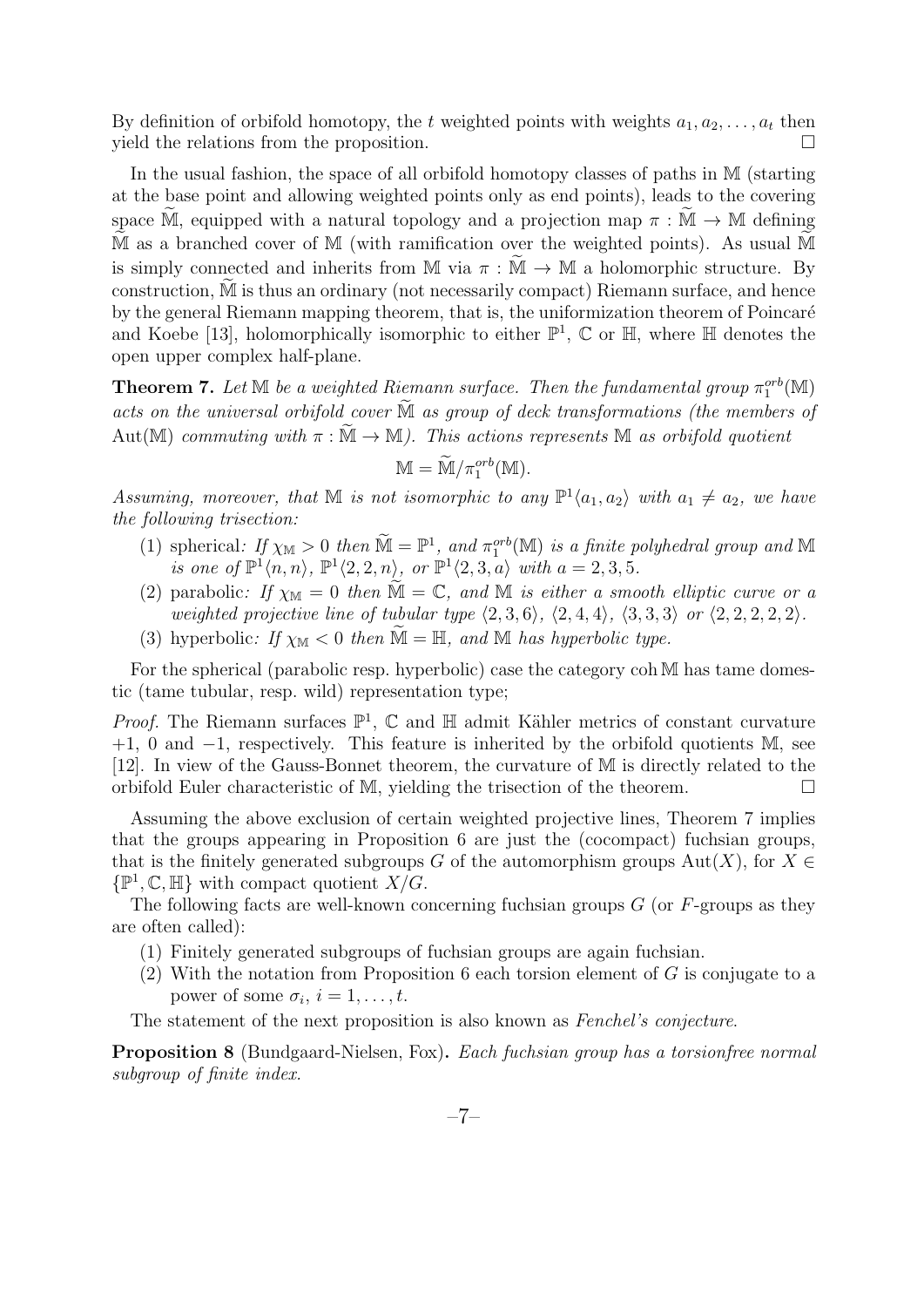*Proof.* We sketch the proof. Using the notation of Proposition 6 let G be a fuchsian group. An elementary induction argument shows, see Mennicke's elegant paper [28, 29], that it suffices to prove the claim for the factor group of G modulo the normal subgroup generated by  $\alpha_1, \ldots, \alpha_g$  and  $\beta_1, \ldots, \beta_g$ . The assertion thus reduces to deal with the orbifold fundamental group G of a weighted projective line  $\mathbb{P}^1\langle a_1, a_2, \ldots, a_t \rangle$ . Passing further to the factor group of G by the normal subgroup generated by  $\sigma_4, \ldots, \sigma_t$ , the claim reduces to the case of a *triangle group*  $\mathbb{T}(a_1, a_2, a_3) = \langle \sigma_1, \sigma_2, \sigma_3 | \sigma_1^{a_1} = \sigma_2^{a_2} =$  $\sigma_3^{a_3} = \sigma_1 \sigma_2 \sigma_3 = 1$ , that is, the orbifold fundamental group of  $\mathbb{P}^1 \langle a_1, a_2, a_3 \rangle$ . In [15], Fox constructs two finite permutations  $c_1$  of order  $a_1$  and  $c_2$  of order  $a_2$  such that  $c_1c_2$  has order  $a_3$ . Putting  $c_3 = (c_1c_2)^{-1}$  yields an obvious homomorphism  $h : \mathbb{T}(a_1, a_2, a_3) \to G$ , sending  $\sigma_i$  to  $c_i$ ,  $(i = 1, 2, 3)$ , where G is the group generated by  $c_1$  and  $c_2$ . Hence the kernel N of h has finite index in  $\mathbb{T}(a_1, a_2, a_3)$ . Since  $\sigma_1, \sigma_2, \sigma_3$  keep their orders under h, and since each torsion element from  $\mathbb{T}(a_1, a_2, a_3)$  is conjugate to some power of  $\sigma_1$ ,  $\sigma_2$  or  $\sigma_3$ , the kernel of h contains no nontrivial torsion.

Corollary 9. Each weighted compact Riemann surface M as in Theorem 7 is isomorphic to the orbifold quotient M/G for a compact Riemann surface M and a finite subgroup G of Aut $(M)$ .

*Proof.* Let  $G = \pi_1^{orb} \mathbb{M}$ . By Theorem 7,  $\mathbb{M}$  is isomorphic to the orbifold quotient  $\widetilde{\mathbb{M}}/G$ . Let  $N$  be a normal subgroup of finite index having no torsion elements, then  $N$  acts on M without fixed point, yielding therefore a quotient  $M = M/N$  that is an ordinary Riemann surface. Putting  $H = G/N$ , the finite group H acts on M with quotient  $M/H =$  $(\tilde{M}/N)/(G/N) = \tilde{M}/G = M$ . Since M is compact and H is finite, also the Riemann surface M is compact. surface M is compact.

In view of Proposition 3, Corollary 9 finishes the proof of Theorem 1.

Example 10. By means of a current computer algebra system it is easy to determine finite permutation groups satisfying the relations of a given triangle group  $\mathbb{T}(a_1, a_2, a_3)$ . Here are a few examples:

- The permutations  $(1, 2)(3, 6)$  and  $(1, 2, 3, 4, 5, 6, 7)$  of order 2 and 7 have a product  $(1, 3, 7)(4, 5, 6)$  of order 3. The generated permutation group G is the unique simple group  $G_{168} = \text{PSL}_2(7)$  of order 168. By Corollary 9 there hence exists a compact Riemann surface M establishing  $\mathbb{P}^1\langle 2,3,7\rangle$  as the orbifold quotient  $M/G$ . Invoking the Riemann-Hurwitz formula, we deduce that  $M$  has Euler characteristic  $-\frac{1}{42} \cdot 168 = -4$  (and genus 3). And indeed, Klein's quartic  $xy^3 + yz^3 + zx^3$  has Euler characteristic  $-3$  and automorphism group  $G_{168}$  and leads to the quotient  $\mathbb{P}^1\langle 2,3,7\rangle$ , see [2].
- The permutations  $(3, 4)(5, 7)$  and  $(1, 2, 3, 4, 5, 6, 7)$  of order 2 and 7 have a product  $(1, 2, 3, 5)(6, 7)$  of order 4; they generate a group, that is again the simple group  $G_{168}$ . By Corollary 9 this realizes  $\mathbb{P}^1\langle 2, 4, 7 \rangle$  as the orbifold quotient  $M/G_{168}$ , where M is a compact Riemann surface of Euler characteristic  $-18$  (or genus 10) that can be identified as the Hessian determinant curve associated to Klein's quadric, see [2].
- The permutations  $(1, 4)(2, 6)(3, 7)(5, 8)$  and  $(1, 2, 3, 4, 5, 6, 7, 8, 9)$  have order 2 and 9 with a product  $(1, 5, 9)(2, 7, 4)(3, 8, 6)$  of order 3. These permutations generate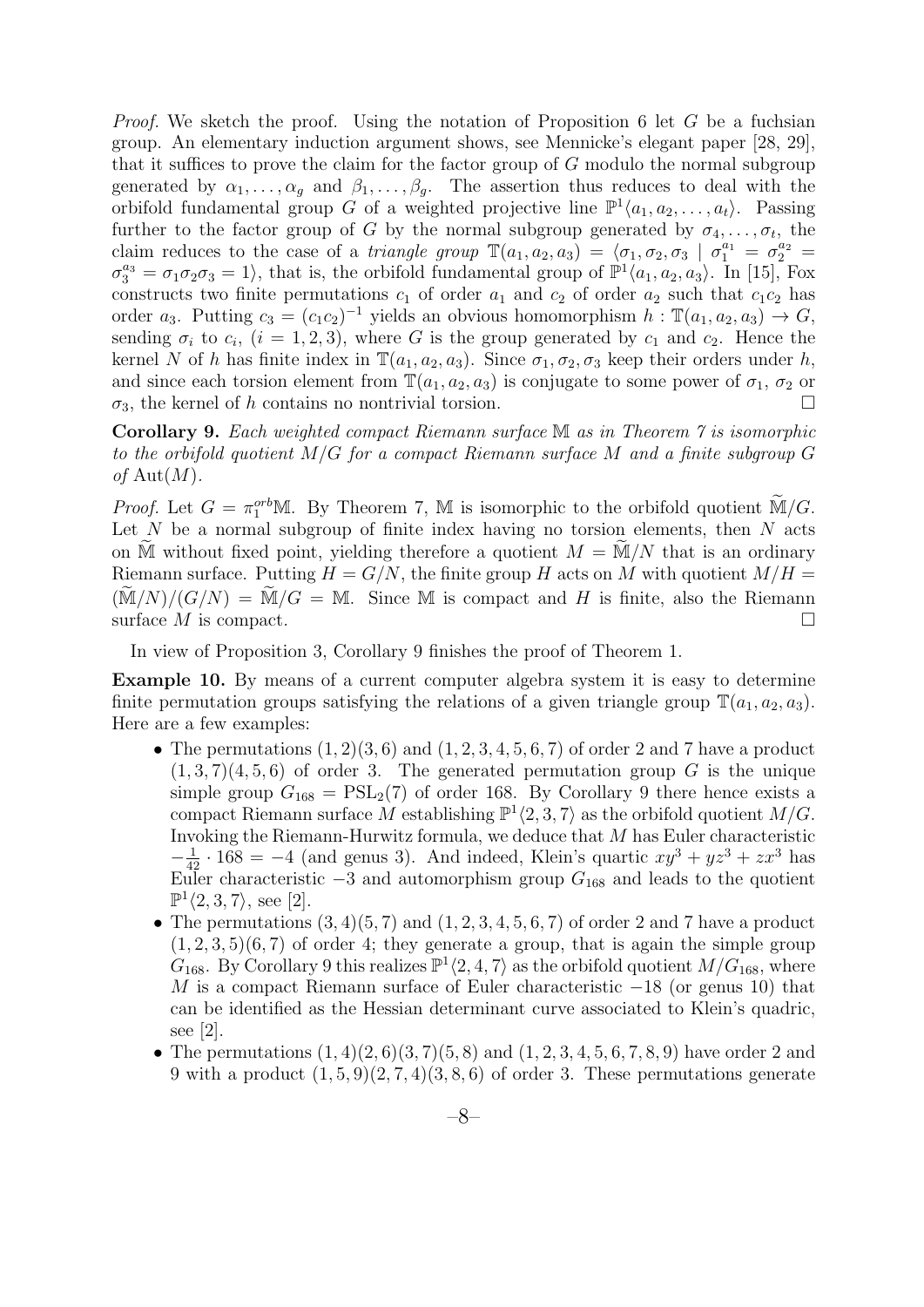a simple group G of order 504 and thus yield a realization  $M/G$  of  $\mathbb{P}^1\langle 2,3,9\rangle$  as the orbifold quotient of a compact Riemann surface  $M$  of Euler characteristic  $-28$ (or genus  $15$ ).

Nowadays there exist several alternatives to Fox's proof of Fenchel's conjecture. While Fox's proof is based on finite permutation groups, there is a proof due to Mennicke [28, 29] using  $3 \times 3$ -matrices with entries in an algebraic number field determined by the three weights  $\langle a, b, c \rangle$ . Another proof, attributed to Macbeath, using  $2 \times 2$ -matrices over finite fields, appears in the book of Zieschang, Vogt and Coldewey [37], compare also the article of Feuer [14]. Finally, in view of Theorem 7, Proposition 8 turns out to be a special case of Selberg's lemma [3], stating that in characteristic zero finitely generated matrix groups have normal torsionfree subgroups of finite index. We also mention that there is a vast literature about representing weighted Riemann surfaces, in particular weighted projective lines, as orbifold quotient of compact Riemann surfaces of (preferably small) genus. For further information on this topic we refer to [5] and the literature quoted there.

#### 4. REALIZATION TECHNIQUES

In this section we collect a number of general results, originating in the theory of weighted projective lines, supporting to identify a given weighted projective line as an orbifold quotient of a weighted projective curve, given by explicit homogeneous equations.

Let  $\mathbb{X} = \mathbb{P}^1 \langle a_1, a_2, \ldots, a_t \rangle$  be a weighted projective line. We recall [16] that the projective coordinate algebra S of X is the quotient of the polynomial algebra  $k[x_1, \ldots, a_t]$ by the ideal generated by the canonical equations  $x_i^{a_i} = x_2^{a_2} - \lambda_i x_1^{a_1}$ ,  $i = 3, \ldots, t$ . Here, the  $\lambda_i$  are supposed to be non-zero and pairwise distinct. The algebra S is graded by the rank-one abelian group  $\mathbb{L} = \mathbb{L}(a_1, \ldots, a_t)$  on generators  $\vec{x}_1, \vec{x}_2, \ldots, \vec{x}_t$  subject to the relations  $a_1\vec{x}_1 = a_2\vec{x}_2 = \cdots = a_t\vec{x}_t$ . This L-graded algebra S yields by Serre construction the category of coherent sheaves on X, see [16].

By means of the degree homomorphism  $\delta : \mathbb{L}(a_1, a_2, \ldots, a_t) \to \mathbb{Z}, \vec{x}_i \mapsto \text{lcm}(a_1, \ldots, a_t)/a_i$ the algebra S can alternatively be viewed to be  $\mathbb{Z}$ -graded. By  $\mathbb{Z}$ -graded Serre construction we then obtain a weighted projective curve  $\mathbb{Y} = \mathbb{Y}[a_1, a_2, \dots, a_t]$  such that

$$
\operatorname{coh} \mathbb{Y} = \frac{\operatorname{mod}^{\mathbb{Z}}(S)}{\operatorname{mod}_0^{\mathbb{Z}}(S)}.
$$

We call  $Y$  the *twisted companion* of  $X$ .

**Proposition 11** ([21]). In characteristic zero, the twisted companion  $\mathbb{Y} = \mathbb{Y}[a_1, a_2, \ldots, a_t]$ of the weighted projective line  $\mathbb{X} = \mathbb{P}^1 \langle a_1, a_2, \ldots, a_t \rangle$  is a weighted smooth projective curve with the following properties where  $\bar{a} = \text{lcm}(a_1, a_2, \ldots, a_t)$ .

- (1) X is isomorphic to the orbifold quotient  $\mathbb{Y}/G$ , where  $G = \frac{\mu_{a_1} \times \mu_{a_2} \times \cdots \times \mu_{a_t}}{\mu_{a_t}}$  $\frac{\mu_2 \times \cdots \times \mu_{a_t}}{\mu_{\bar{a}}}$  .
- (2) If the degrees  $|x_i| = \delta(\vec{x}_i)$ ,  $i = 1, \ldots, t$ , are pairwise coprime, then Y is a (nonweighted) smooth projective curve.
- Example 12. (1) Prime examples for nonweighted twisted companion curves are the smooth elliptic curves  $\mathbb{Y}[2, 3, 6]$ ,  $\mathbb{Y}[2, 4, 4]$ ,  $\mathbb{Y}[3, 3, 3]$  and  $\mathbb{Y}[2, 2, 2, 2; \lambda]$  corresponding to the four tubular weight types.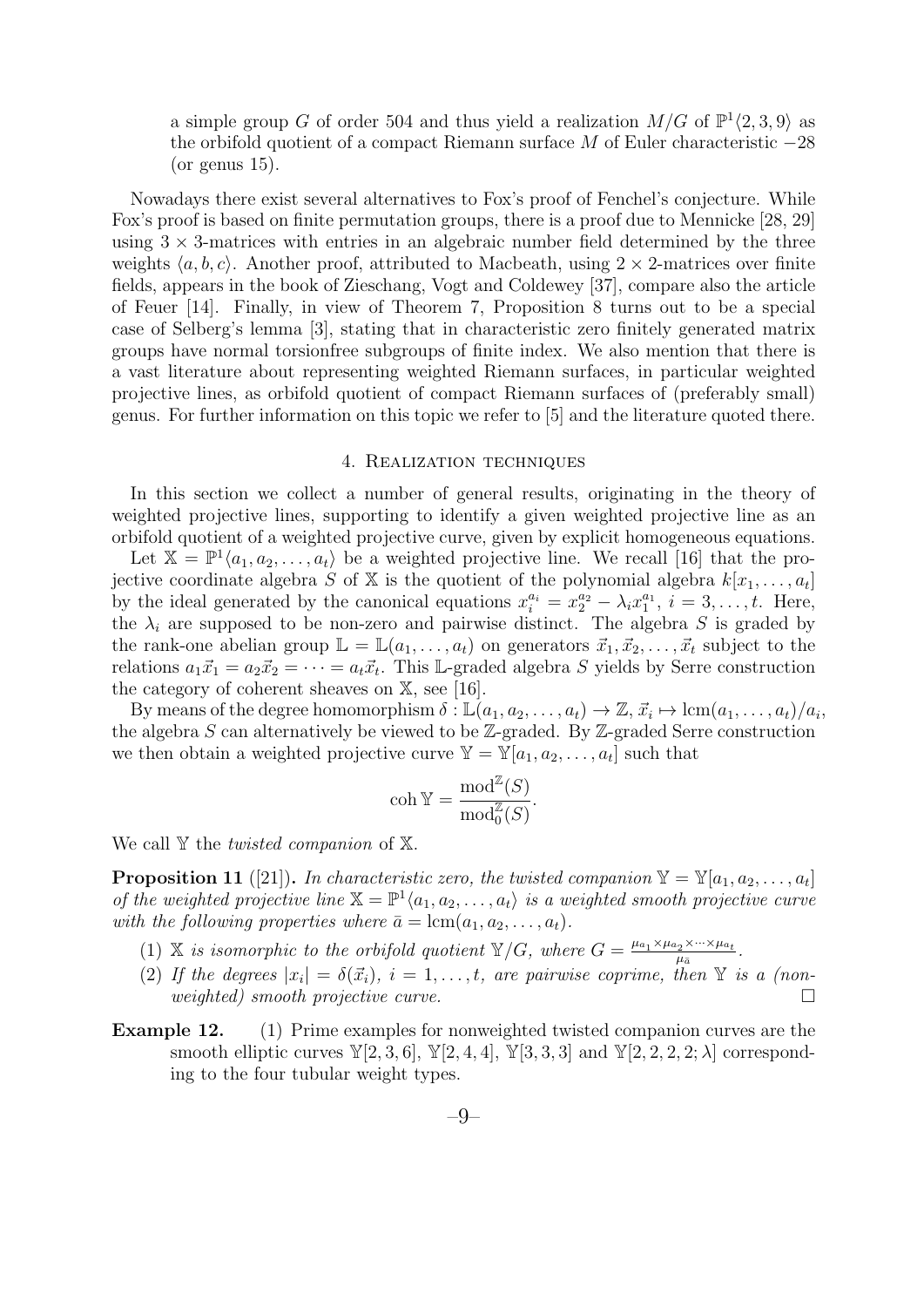- (2) A hyperbolic example is given by the smooth projective companion curve  $\mathbb{Y}[2, 6, 6]$ of Euler characteristic  $-2$  (genus 2), where the defining polynomial  $x_1^2 + x_2^6 + x_3^6$ is graded by giving  $(x_1, x_2, x_3)$  degrees  $(3, 1, 1)$ .
- (3) Also important, and classical, are the Fermat curves  $\mathcal{F}_a = \mathbb{Y}[a, a, a]$ , where the variables of the defining polynomial  $x_1^a + x_2^a + x_3^a$  all get degree one.  $\mathcal{F}_a$  has Euler characteristic  $-a(a-3)$ .
- (4) Slightly more general, the companion curves  $\mathbb{Y}[a, a, \ldots, a]$ , for  $t > 2$  identical weights concentrated in t pairwise distinct points of  $\mathbb{P}^1$ , yield smooth projective curves of Euler characteristic  $-a^{t-2}((t-2)a - t)$ .

For t identical weights we abbreviate  $\mathbb{P}^1\langle a, a, \ldots, a \rangle$  and  $\mathbb{Y}[a, a, \ldots, a]$  by  $\mathbb{P}^1\langle a^{[t]} \rangle$  and  $\mathbb{Y}[a^{[t]}]$ , respectively. Similarly, for a finite subset A of  $\mathbb{P}^1$  where each member of A obtains weight a, we write  $\mathbb{P}^1\langle a^{[A]} \rangle$  for the corresponding weighted projective line and  $\mathbb{Y}[a^{[A]}]$  for its twisted companion curve.

Let P be a polyhedral group. Then P is either the cyclic group  $C_n$  of order  $n \geq 1$ , or the dihedral group of order  $2n, n \geq 2$  or else the tetrahedral group  $A_3$  of order 12, the octahedral group  $A_4$  of order 24 or the icosahedral group  $A_5$  of order 60. The last three cases we call *platonic* and let  $P_3$ ,  $P_4$  and  $P_5$  be, respectively, the tetrahedral, octahedral and icosahedral group. We note that  $P_n$  has order  $\frac{12n}{6-n}$ .

Our next result produces quite a number of weighted projective lines, represented as an orbifold quotients  $M/G$ , where M is a smooth projective curve given by an explicit system of canonical equations. We say that the resulting weighted projective lines and their weight types have polyhedral type.

**Theorem 13** (Polyhedral Symmetries). Let  $\varepsilon_1, \varepsilon_2, \varepsilon_3 \in \{0, 1\}$ , a an integer  $\geq 1$  and r an integer  $\geq 0$ . Let P be a finite subgroup of Aut( $\mathbb{P}^1$ ). We distinguish the following cases:

- (1) The cyclic case  $P = C_n$ : There exists a P-stable subset A of  $\mathbb{P}^1$  of cardinality  $|A| = \varepsilon_1 + \varepsilon_2 + r$  such that  $\mathbb{P}^1 \langle a^{[A]} \rangle / P = \mathbb{P}^1 \langle a^{\varepsilon_1} n, a^{\varepsilon_2} n, a^{[r]} \rangle$ .
- (2) The dihedral case  $P = D_n$ : There exists a P-stable subset A of  $\mathbb{P}^1$  of cardinality  $|A| = 2\varepsilon_1 + n(\varepsilon_2 + \varepsilon_3) + 2nr \text{ such that } \mathbb{P}^1 \langle a^{[A]}\rangle / P = \mathbb{P}^1 \langle 2 \cdot a^{\varepsilon_1}, 2 \cdot a^{\varepsilon_2}, n \cdot a^{\varepsilon_3}, a^{[r]} \rangle.$
- (3) The platonic case  $P = P_n$ : For each  $n \in \{3, 4, 5\}$  there exists a P-stable subset  $A = A_n$  of cardinality  $|A| = \frac{12n}{6-n}$  $\frac{12n}{6-n} \cdot \left(\frac{\varepsilon_1}{2} + \frac{\varepsilon_2}{3} + \frac{\varepsilon_3}{n} + r\right)$  with quotient  $\mathbb{P}^1 \langle a^{[A]} \rangle / P =$  $\mathbb{P}^1\langle 2a^{\varepsilon_1},3a^{\varepsilon_2},na^{\varepsilon_3},a^{[r]}\rangle.$

Moreover, in each of the above cases the following holds:

The twisted companion  $\mathbb{Y} = \mathbb{Y}[a^{[A]}]$  of  $\mathbb{P}^1\langle a^{[A]} \rangle$  is a smooth projective curve. The Paction on  $\mathbb{P}^1 \langle a^{[A]} \rangle$  lifts to a P-action on Y, inducing on Y an action of  $G = \frac{\mu_a^b}{\mu_a} \rtimes P$  with quotient  $\mathbb{Y}/G = \mathbb{P}^1 \langle a^{[A]} \rangle / P$ .

*Proof.* We only deal with the platonic case, where  $P = P_n$  with  $n \in \{3, 4, 5\}$ . Then  $\mathbb{P}^1/P_n$  has three orbits  $Pz_1$ ,  $Pz_2$  and  $Pz_3$  with stabilizer groups  $P_{z_1} = C_2$ ,  $P_{z_2} = C_3$  and  $P_{z_3} = C_n$ . All other points  $y \in \mathbb{P}^1 \setminus (P_{z_1} \sqcup P_{z_2} \sqcup P_{z_3})$  have trivial stabilizer group. A finite P-stable subset  $A$  of  $\mathbb{P}^1$  hence has the form

(4.1) 
$$
A = \varepsilon_1(P.z_1) \sqcup \varepsilon_2(P.z_2) \sqcup \varepsilon_3(P.z_3) \sqcup (P.y_1 \sqcup \cdots \sqcup P.y_r)
$$

for  $\varepsilon_1, \varepsilon_2, \varepsilon_3 \in \{0, 1\}, r \ge 0$  and distinct points  $y_1, y, \ldots, y_r$  from the complement of  $P_{z_1} \sqcup P_{z_2} \sqcup P_{z_3}$ . If each point of A is given weight  $a$   $(a \ge 1)$ , then the orbifold quotient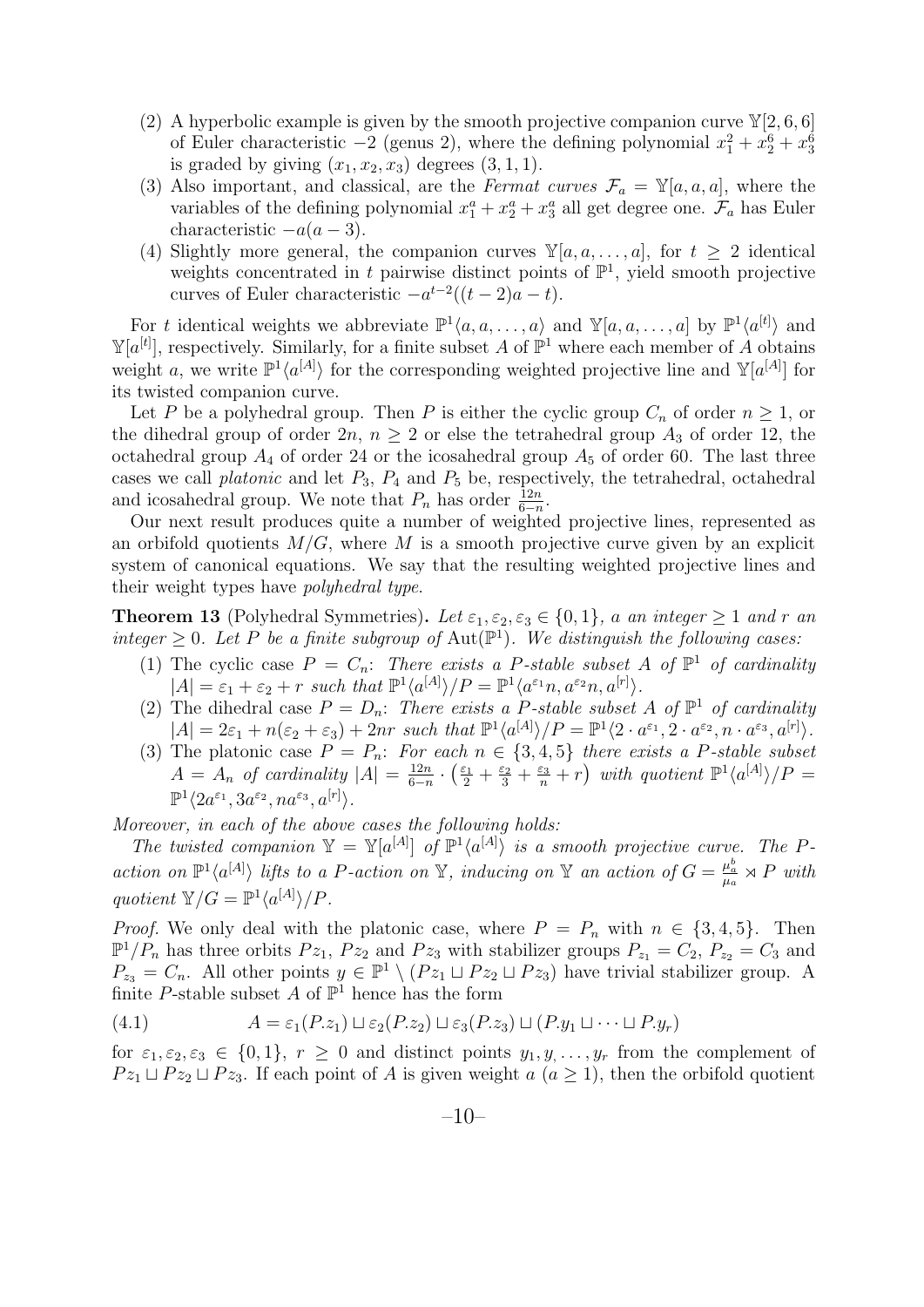of  $\mathbb{P}^1\langle a^{[A]}\rangle$  is the weighted projective line  $\mathbb{P}^1\langle 2a^{\varepsilon_1}, 3a^{\varepsilon_2}, na^{\varepsilon_3}, a^{[r]}\rangle$ . Observing that  $\mathbb{P}^1\langle a^{[A]}\rangle$ is the quotient of  $\mathbb{Y}[a^{[A]}]$  by the group  $\frac{\mu_a^{[A]}}{\mu_a}$  then proves the claim.

Corollary 14. For integers  $n > 2$ ,  $a > 1$  we have the following realizations of weighted projective lines as quotients of smooth projective curves:

$$
\mathbb{P}^1 \langle n, n, a \rangle = \mathbb{Y}[a^{[n]}]/\frac{\mu_a^{[n]}}{\mu_a} \rtimes C_n, \quad \mathbb{P}^1 \langle n, a, an \rangle = \mathbb{Y}[a^{[n]}, a]/\frac{\mu_a^{n+1}}{\mu_a} \rtimes C_n,
$$
  

$$
\mathbb{P}^1 \langle 2, 2a, n \rangle = \mathbb{Y}[a^{[n]}]/\frac{\mu_a^n}{\mu_a} \rtimes D_n, \quad \mathbb{P}^1 \langle 3, 4, 2a \rangle = \mathbb{Y}[a^{[12]}]/\frac{\mu_a^{12}}{\mu_a} \rtimes S_4,
$$
  

$$
\mathbb{P}^1 \langle 3, 3, 2a \rangle = \mathbb{Y}[a^{[6]}]/\frac{\mu_a^6}{\mu_a} \rtimes A_4, \quad \mathbb{P}^1 \langle 3, 5, 2a \rangle = \mathbb{Y}[a^{[30]}]/\frac{\mu_a^{30}}{\mu_a} \rtimes A_5. \quad \square
$$

We illustrate Theorem 13 and Corollary 14 by Table 1 discussing the realizability of the entries from Arnold's strange duality list, consisting of the 14 weight triples (socalled Dolgachev numbers) yielding a fuchsian singularity that is a hypersurface. Whenever possible, we have included a realization of polyhedral type. The table lists for each of the 14 weight types  $\langle a, b, c \rangle$  a realization of  $X = \mathbb{P}^1 \langle a, b, c \rangle$  as a quotient  $M/G$  for a compact Riemann surface (smooth projective curve)  $M$ , and a realization of  $M$  by equations.

By  $\mathcal{F}_n$  we denote the *Fermat curve*  $x^n + y^n + z^n$ , where  $x, y, z$  get degree one. Further,  $\mathcal{K}_4$  denotes Felix Klein's quartic curve, and correspondingly  $G_{168} = PSL_2(7)$  denotes the (unique) simple group of order 168. That  $G_{168}$  acts on  $\mathcal{K}_4$  with quotient  $\mathbb{P}^1\langle 2,3,7\rangle$  was proved by Klein in 1879, see the book [26] which is devoted entirely to the various aspects of Klein's curve. In particular, we refer to [2, Prop. 12.1 and 12.2] showing the realization of  $\langle 2, 4, 7 \rangle$  through the Hessian determinant  $5x^2y^2z^2 - (xy^5 + yz^5 + zx^5)$  of  $\mathcal{K}_4$ . We note that with the exception of  $\langle 2, 3, 7 \rangle$  all weight types from the list have a polyhedral realization. Note in this context that polyhedral realizations tend to have a high genus!

Remark 15. We may merge Theorem 13 with Proposition 11 to achieve a generalization of Theorem 13. With the notations of the theorem we may endow each point  $x_i$  of the finite P-stable subset A of  $\mathbb{P}^1$  by an individual weight  $a_i$  such that the  $a_i$  are pairwise coprime, instead giving all  $x_i$  the same weight  $a$ . This leads to the concept of *generalized* polyhedral type. An example is the first realization for weight type  $\langle 2, 4, 6 \rangle$  from Table 1.

## **REFERENCES**

- 1. T. Abdelgadir and K. Ueda. Weighted projective lines as fine moduli spaces of quiver representations. Comm. Algebra, 43(2):636–649, 2015. √
- 2. A. Adler. Hirzebruch's curves  $F_1, F_2, F_4, F_{14}, F_{28}$  for  $\mathbf{Q}($ 7). In The eightfold way, volume 35 of Math. Sci. Res. Inst. Publ., pages 221–285. Cambridge Univ. Press, Cambridge, 1999.
- 3. R. C. Alperin. An elementary account of Selberg's lemma. Enseign. Math. (2), 33(3-4):269–273, 1987.
- 4. K. Behrend and B. Noohi. Uniformization of Deligne-Mumford curves. J. Reine Angew. Math., 599:111–153, 2006.
- 5. T. Breuer. Characters and automorphism groups of compact Riemann surfaces, volume 280 of London Mathematical Society Lecture Note Series. Cambridge University Press, Cambridge, 2000.
- 6. S. Bundgaard and J. Nielsen. On normal subgroups with finite index in F-groups. Mat. Tidsskr. B., 1951:56–58, 1951.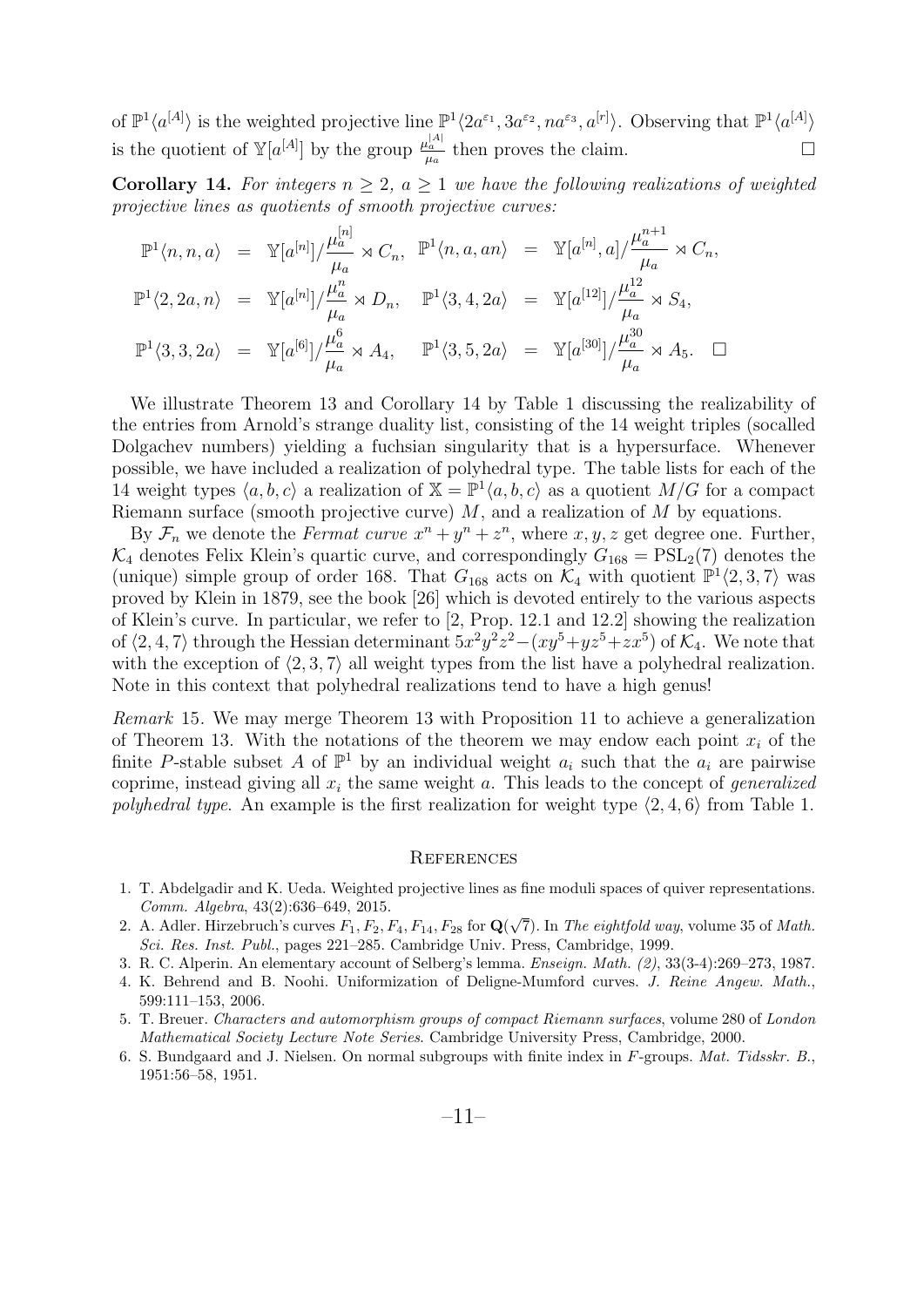| weights                   | G                                                                                | G                | $-\chi_{\mathbb{X}}$ | $-\chi_M$         | $g_{\cal M}$          | curve $M$ /equations                |
|---------------------------|----------------------------------------------------------------------------------|------------------|----------------------|-------------------|-----------------------|-------------------------------------|
| $\langle 2,3,7 \rangle$   | $G_{168}$                                                                        | 168              | $\frac{1}{42}$       | $\overline{4}$    | 3                     | $\mathcal{K}_4: x^3y + y^3z + z^3x$ |
| $\langle 2,3,8\rangle$    | $\frac{\mu_4^3}{\mu_4}\rtimes D_3$                                               | 96               | $\frac{1}{24}$       | $\overline{4}$    | 3                     | $\mathcal{F}_4: x^4 + y^4 + z^4$    |
| $\langle 2,3,9 \rangle$   | $\frac{\frac{\mu_3^4}{\mu_6} \rtimes A_4}{\frac{\mu_2^5}{\mu_2} \rtimes D_5}$    | 396              | $\frac{2}{3}$        | 18                | $10\,$                | $\mathbb{Y}[3, 3, 3, 3]$            |
| $\langle 2,4,5 \rangle$   |                                                                                  | 160              | $\frac{1}{20}$       | 8                 | $\overline{5}$        | $\mathbb{Y}[2, 2, 2, 2, 2]$         |
| $\langle 2,4,6 \rangle$   | $\frac{\mu_3 \times \mu_6^2}{\mu_6} \rtimes D_2$                                 | $72\,$           | $\frac{1}{12}$       | 6                 | $\overline{4}$        | $\mathbb{Y}[3,6,6]$                 |
|                           | $\frac{\mu_2^6}{\mu_2} \rtimes D_6$                                              | 384              | $\frac{1}{12}$       | $32\,$            | 17                    | $\mathbb{Y}[2, 2, 2, 2, 2, 2]$      |
| $\langle 2, 4, 7 \rangle$ | $\mathcal{G}_{168}$                                                              | 168              | $\frac{3}{28}$       | 18                | 10                    | $5x^2y^2z^2 - (xy^5 + yz^5 + zx^5)$ |
|                           | $rac{\mu_2^7}{\mu_2} \rtimes D_7$                                                | $2^7 \cdot 7$    | $\frac{3}{28}$       | 96                | 49                    | $\mathbb{Y}[2, 2, 2, 2, 2, 2, 2]$   |
| $\langle 2, 5, 5 \rangle$ |                                                                                  | 80               | $\frac{1}{10}$       | 8                 | $\overline{5}$        | $\mathbb{Y}[2, 2, 2, 2, 2]$         |
| $\langle 2, 5, 6 \rangle$ | $rac{\frac{\mu_2^5}{\mu_2^5} \times C_5}{\frac{\mu_3^5}{\mu_3} \times D_5}$      | 810              | $\frac{2}{15}$       | 108               | 55                    | $\mathbb{Y}[3,3,3,3,3]$             |
| $\langle 3,3,4\rangle$    | $\frac{\mu_4^3}{\mu_4} \rtimes C_3$<br>$\frac{\mu_5^3}{\mu_5} \rtimes C_3$       | 48               | $\frac{1}{12}$       | $\overline{4}$    | 3                     | $\mathcal{F}_4: x^4 + y^4 + z^4$    |
| $\langle 3,3,5 \rangle$   |                                                                                  | $75\,$           | $\frac{2}{15}$       | 10                | $\,6\,$               | $\mathcal{F}_5: x^5 + y^5 + z^z$    |
| $\langle 3,3,6\rangle$    | $\frac{\mu_6^3}{\mu_6} \rtimes C_3$                                              | 108              | $\frac{1}{6}$        | 18                | $10\,$                | $\mathcal{F}_6: x^6 + y^6 + z^6$    |
| $\langle 3, 4, 4 \rangle$ |                                                                                  | 108              | $\frac{1}{6}$        | 18                | 10                    | $\mathbb{Y}[3, 3, 3, 3]$            |
| $\langle 3, 4, 5 \rangle$ | $\frac{\frac{\mu_3^4}{\mu_3} \rtimes C_4}{\frac{\mu_2^{30}}{\mu_2} \rtimes A_5}$ | $2^{29}\cdot 60$ | $\frac{13}{60}$      | $13 \cdot 2^{29}$ | $13 \cdot 2^{28} + 1$ | $\mathbb{Y}[2^{[30]}]$              |
| $\langle 4, 4, 4 \rangle$ | $\frac{\mu_4^3}{\mu_4}$                                                          | 16               | $\frac{1}{4}$        | $\overline{4}$    | 3                     | $\mathcal{F}_4: x^4 + y^4 + z^4$    |

TABLE 1. Strange duality weights

- 7. T. C. Chau. A note concerning Fox's paper on Fenchel's conjecture. Proc. Amer. Math. Soc., 88(4):584–586, 1983.
- 8. J. Chen and X.-W. Chen. Weighted projective lines of tubular type and equivariantization. J. Algebra, 470:77–90, 2017.
- 9. J. Chen, X.-W. Chen, and Z. Zhou. Monadicity theorem and weighted projective lines of tubular type. Int. Math. Res. Not. IMRN, (24):13324–13359, 2015.
- 10. C. Chevalley. Introduction to the Theory of Algebraic Functions of One Variable. Mathematical Surveys, No. VI. American Mathematical Society, New York, N. Y., 1951.
- 11. W. Crawley-Boevey. Kac's theorem for weighted projective lines. J. Eur. Math. Soc. (JEMS), 12(6):1331–1345, 2010.
- 12. V. I. Danilov and V. V. Shokurov. Algebraic curves, algebraic manifolds and schemes. Springer-Verlag, Berlin, 1998.
- 13. H. P. de Saint-Gervais. Uniformization of Riemann surfaces. Heritage of European Mathematics. European Mathematical Society (EMS), Zürich, 2016. Revisiting a hundred-year-old theorem, Translated from the 2010 French original [ MR2768303] by Robert G. Burns.
- 14. R. D. Feuer. Torsion-free subgroups of triangle groups. Proc. Amer. Math. Soc., 30:235–240, 1971.
- 15. R. H. Fox. On Fenchel's conjecture about F-groups. Mat. Tidsskr. B., 1952:61–65, 1952.
- 16. W. Geigle and H. Lenzing. A class of weighted projective curves arising in representation theory of finite-dimensional algebras. In Singularities, representation of algebras, and vector bundles (Lambrecht, 1985), volume 1273 of Lecture Notes in Math., pages 265–297. Springer, Berlin, 1987.